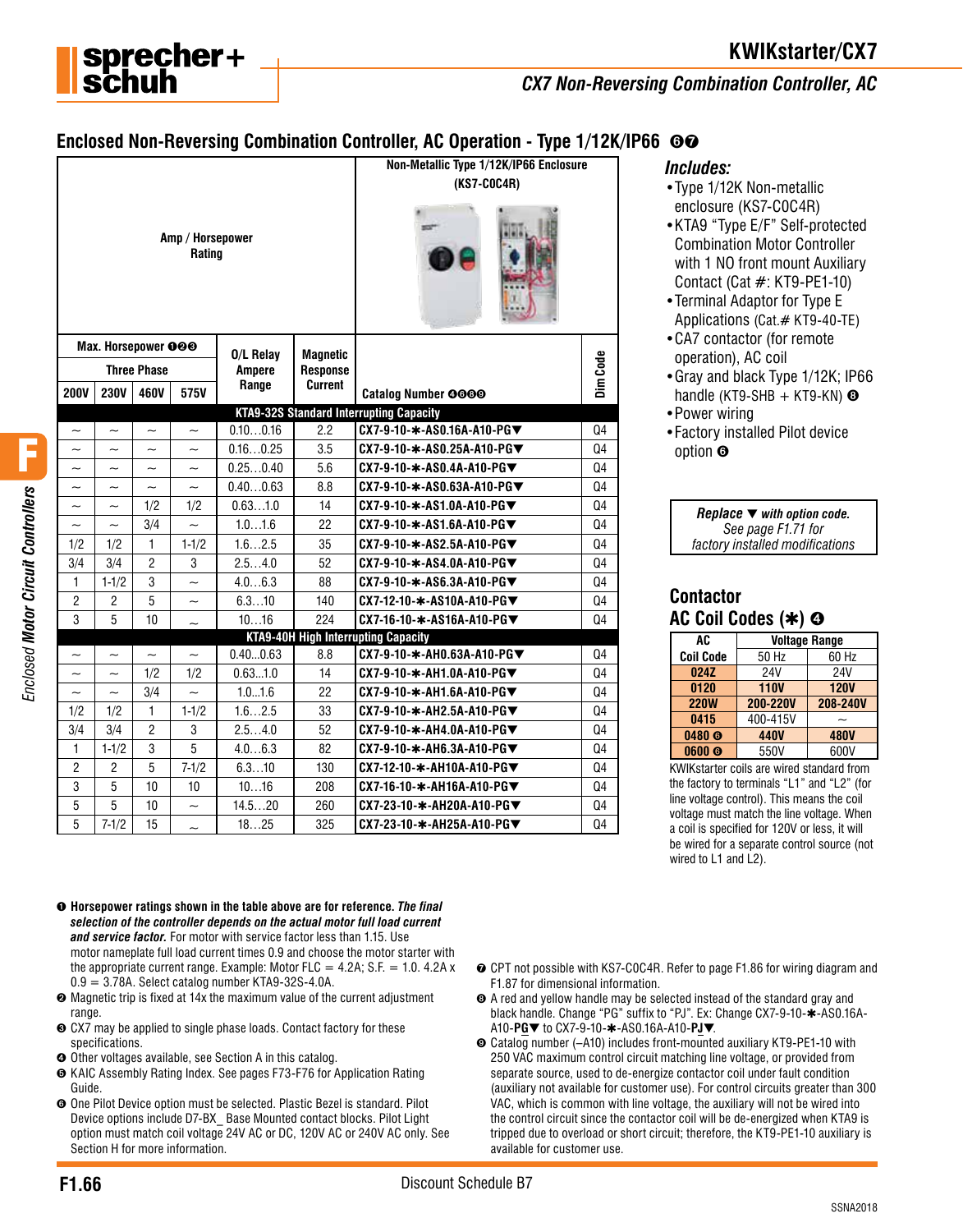

# **KWIKstarter/CX7**

*CX7 Non-Reversing Combination Controller, DC*

## **Enclosed Non-Reversing Combination Controller, Electronic DC Operation - Type 1/12K/IP66 ©©©**

|                           |                           |                           |                            |                            |                                    | Non-Metallic Type 1/12K/IP66 Enclosure         |                |
|---------------------------|---------------------------|---------------------------|----------------------------|----------------------------|------------------------------------|------------------------------------------------|----------------|
|                           |                           |                           |                            |                            | (KS7-C0C4R)                        |                                                |                |
|                           |                           |                           | Amp / Horsepower<br>Rating |                            |                                    |                                                |                |
|                           | Max. Horsepower 000       |                           |                            |                            |                                    |                                                |                |
|                           |                           | <b>Three Phase</b>        |                            | 0/L Relay<br><b>Ampere</b> | <b>Magnetic</b><br><b>Response</b> |                                                | Dim Code       |
| <b>200V</b>               | <b>230V</b>               | 460V                      | 575V                       | Range                      | <b>Current</b>                     | <b>Catalog Number 000</b>                      |                |
|                           |                           |                           |                            |                            |                                    | <b>KTA9-32S Standard Interrupting Capacity</b> |                |
| $\tilde{}$                | $\widetilde{\phantom{m}}$ | $\tilde{\phantom{a}}$     | $\tilde{\phantom{a}}$      | 0.100.16                   | 2.2                                | CX7-9E-10-*-AS0.16A-A10-PG▼                    | Q4             |
| $\widetilde{\phantom{m}}$ | $\tilde{}$                | $\widetilde{\phantom{m}}$ | $\tilde{\phantom{a}}$      | 0.160.25                   | 3.5                                | CX7-9E-10-*-AS0.25A-A10-PG▼                    | Q <sub>4</sub> |
| $\sim$                    | $\sim$                    | $\tilde{\phantom{a}}$     | $\sim$                     | 0.250.40                   | 5.6                                | CX7-9E-10-*-AS0.4A-A10-PG▼                     | Q4             |
| $\sim$                    | $\sim$                    | $\tilde{\phantom{a}}$     | $\sim$                     | 0.400.63                   | 8.8                                | CX7-9E-10-*-AS0.63A-A10-PG▼                    | Q4             |
| $\tilde{\phantom{a}}$     | $\tilde{\phantom{0}}$     | 1/2                       | 1/2                        | 0.631.0                    | 14                                 | CX7-9E-10-∗-AS1.0A-A10-PG▼                     | Q4             |
| $\widetilde{\phantom{m}}$ | $\sim$                    | 3/4                       | $\sim$                     | 1.01.6                     | 22                                 | CX7-9E-10-∗-AS1.6A-A10-PG▼                     | Q4             |
| 1/2                       | 1/2                       | 1                         | $1 - 1/2$                  | 1.62.5                     | 35                                 | CX7-9E-10-*-AS2.5A-A10-PG▼                     | Q4             |
| 3/4                       | 3/4                       | $\overline{2}$            | 3                          | 2.54.0                     | 52                                 | CX7-9E-10-*-AS4.0A-A10-PG▼                     | Q4             |
| $\mathbf{1}$              | $1 - 1/2$                 | 3                         | $\sim$                     | 4.06.3                     | 88                                 | CX7-9E-10-*-AS6.3A-A10-PG▼                     | Q <sub>4</sub> |
| $\overline{2}$            | $\overline{2}$            | 5                         | $\tilde{}$                 | 6.310                      | 140                                | CX7-12E-10-*-AS10A-A10-PG▼                     | Q4             |
| 3                         | 5                         | 10                        |                            | 1016                       | 224                                | CX7-16E-10-*-AS16A-A10-PG▼                     | Q4             |
|                           |                           |                           |                            |                            |                                    | <b>KTA9-40H High Interrupting Capacity</b>     |                |
| $\widetilde{\phantom{m}}$ | $\tilde{}$                | $\tilde{\phantom{0}}$     | $\tilde{}$                 | 0.400.63                   | 8.8                                | CX7-9E-10-*-AH0.63A-A10-PG▼                    | Q4             |
| $\tilde{\phantom{a}}$     | $\tilde{}$                | 1/2                       | 1/2                        | 0.631.0                    | 14                                 | CX7-9E-10-*-AH1.0A-A10-PG▼                     | Q4             |
| $\widetilde{\phantom{m}}$ | $\sim$                    | 3/4                       | $\sim$                     | 1.01.6                     | 22                                 | CX7-9E-10-*-AH1.6A-A10-PG▼                     | Q4             |
| 1/2                       | 1/2                       | $\mathbf{1}$              | $1 - 1/2$                  | 1.62.5                     | 33                                 | CX7-9E-10-*-AH2.5A-A10-PG▼                     | Q4             |
| 3/4                       | 3/4                       | $\overline{2}$            | 3                          | 2.54.0                     | 52                                 | CX7-9E-10-*-AH4.0A-A10-PG▼                     | Q4             |
| $\mathbf{1}$              | $1 - 1/2$                 | 3                         | 5                          | 4.06.3                     | 82                                 | CX7-9E-10-*-AH6.3A-A10-PG▼                     | Q4             |
| $\overline{2}$            | $\overline{2}$            | 5                         | $7 - 1/2$                  | 6.310                      | 130                                | CX7-12E-10-*-AH10A-A10-PG▼                     | Q4             |
| 3                         | 5                         | 10                        | 10                         | 1016                       | 208                                | CX7-16E-10-*-AH16A-A10-PG▼                     | Q4             |
| 5                         | 5                         | 10                        | $\tilde{\phantom{a}}$      | 14.520                     | 260                                | CX7-23E-10-*-AH20A-A10-PG▼                     | Q4             |
| 5                         | $7 - 1/2$                 | 15                        | $\sim$                     | 1825                       | 325                                | CX7-23E-10-∗-AH25A-A10-PG▼                     | Q4             |

#### *Includes:*

- •Type 1/12K Non-metallic enclosure (KS7-C0C4R)
- •KTA9 "Type E/F" Self-protected Combination Motor Controller with 1 NO front mount Auxiliary Contact (Cat #: KT9-PE1-10)
- •Terminal Adaptor for Type E Applications (Cat.# KT9-40-TE)
- •CA7 contactors (for remote operation), with Electronic DC Coil
- •Gray and black Type 1/12K; IP66 handle (KT9-SHB) + KT9-KN  $\odot$
- •Power wiring
- •Factory installed Pilot device option ➏

| Replace $\blacktriangledown$ with option code. |
|------------------------------------------------|
| See page F1.71 for                             |
| factory installed modifications                |

#### **Contactor Electronic DC Coil Codes (**✱**)** ➍

| DC                |            |
|-------------------|------------|
| <b>Coil Codes</b> | Voltage    |
| 012E              | 12V        |
| 024E              | <b>24V</b> |
| 036E              | 36-48V     |
| 048E              | 48-72V     |
| 110E              | 110-125V   |
| <b>220E</b>       | 220-250V   |
|                   |            |

KWIKstarter coils are wired standard from the factory to terminals "L1" and "L2" (for line voltage control). This means the coil voltage must match the line voltage. When a coil is specified for 120V or less, it will be wired for a separate control source (not wired to L1 and L2).

Enclosed Motor Circuit Controllers *Enclosed Motor Circuit Controllers*

F

- ➊ **Horsepower ratings shown in the table above are for reference.** *The final selection of the controller depends on the actual motor full load current and service factor.* For motor with service factor less than 1.15. Use motor nameplate full load current times 0.9 and choose the motor starter with the appropriate current range. Example: Motor FLC =  $4.2A$ ; S.F. = 1.0.  $4.2A$  x  $0.9 = 3.78$ A. Select catalog number KTA9-32S-4.0A.
- ➋ Magnetic trip is fixed at 14x the maximum value of the current adjustment range.
- ➌ CX7 may be applied to single phase loads. Contact factory for these specifications.
- ➍ CX7-9E…23E with electronic coils are not interchangeable with nonelectronic DC or AC coils.
- ➎ KAIC Assembly Rating Index. See pages F73-F76 for Application Rating Guide.
- ➏ One Pilot Device option must be selected. Plastic Bezel is standard. Pilot Device options include D7-BX\_ Base Mounted contact blocks. Pilot Light option must match coil voltage 24V AC or DC, 120V AC or 240V AC only. See Section H for more information.
- **⊙** CPT not possible with KS7-C0C4R. Refer to page F1.86 for wiring diagram and F1.87 for dimensional information.
- ➑ A red and yellow handle may be selected instead of the standard gray and black handle. Change "PG" suffix to "PJ". Ex: Change CX7-9-10-✱-AS0.16A-A10-**PG**▼ to CX7-9-10-✱-AS0.16A-A10-**PJ**▼.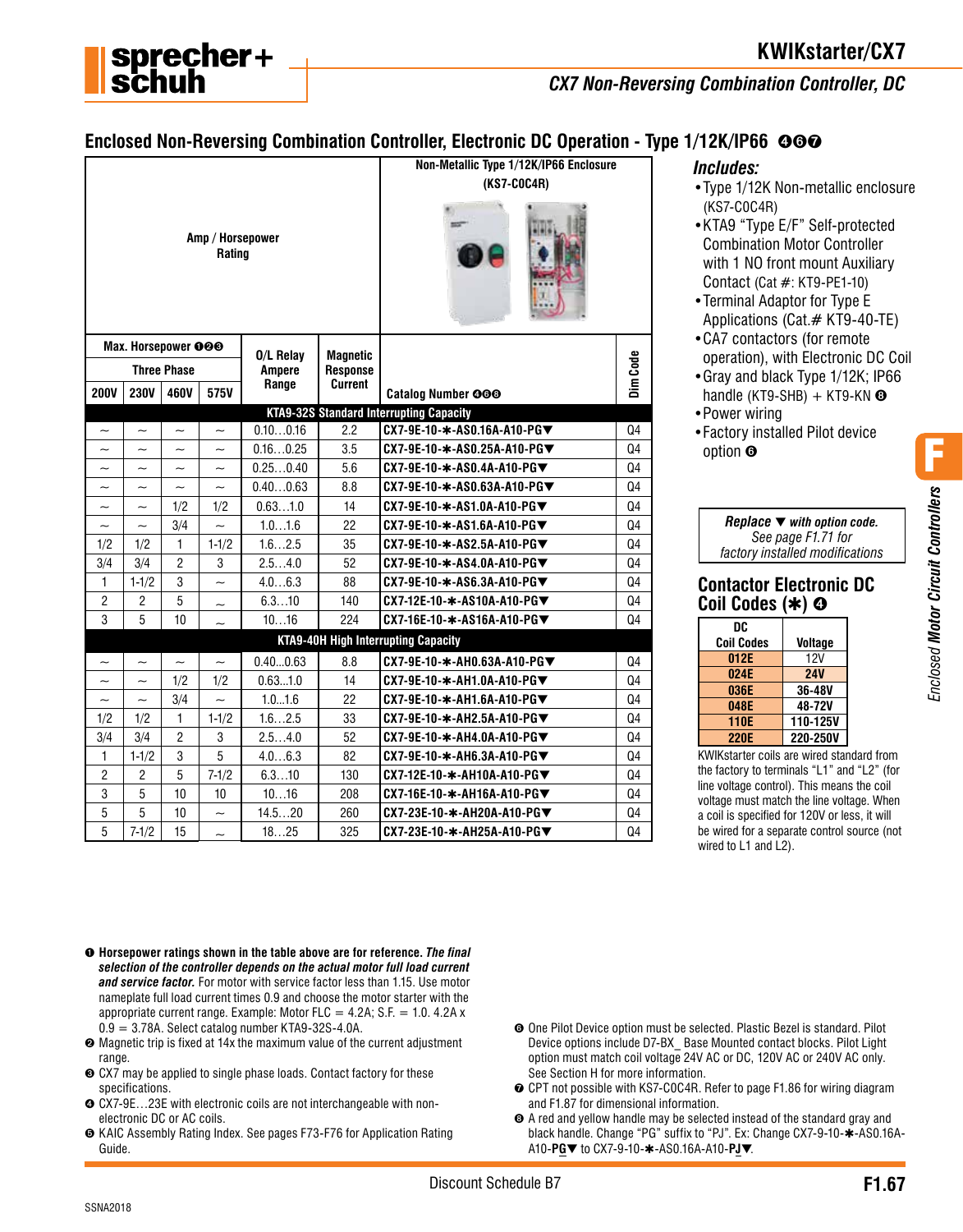

*CX7 Non-Reversing Combination Controller, AC*

# **Enclosed Non-Reversing Combination Controller with E-Stop, AC Operation - Type 1/12K/IP66**  $\odot$  $\odot$

|                                         |                                                |                                                |                                                       |                            |                                    | Non-Metallic Type 1/12K/IP66 Enclosure                                       |                |
|-----------------------------------------|------------------------------------------------|------------------------------------------------|-------------------------------------------------------|----------------------------|------------------------------------|------------------------------------------------------------------------------|----------------|
|                                         |                                                |                                                |                                                       |                            | (KS7-C0C4R)                        |                                                                              |                |
| Amp / Horsepower<br>Rating              |                                                |                                                |                                                       |                            |                                    |                                                                              |                |
|                                         | Max. Horsepower @@@                            |                                                |                                                       |                            |                                    |                                                                              |                |
|                                         |                                                | <b>Three Phase</b>                             |                                                       | O/L Relay<br><b>Ampere</b> | <b>Magnetic</b><br><b>Response</b> |                                                                              | Dim Code       |
| <b>200V</b>                             | <b>230V</b>                                    | 460V                                           | 575V                                                  | Range                      | Current                            |                                                                              |                |
|                                         |                                                |                                                |                                                       |                            |                                    | <b>Catalog Number @@@@</b><br><b>KTA9-32S Standard Interrupting Capacity</b> |                |
|                                         |                                                |                                                |                                                       | 0.100.16                   | 2.2                                | CX7-9-10-*-AS0.16A-A10-PG4U-9                                                | Q4             |
| $\tilde{}$<br>$\widetilde{\phantom{m}}$ | $\tilde{\phantom{0}}$<br>$\tilde{\phantom{a}}$ | $\tilde{\phantom{a}}$<br>$\tilde{\phantom{a}}$ | $\widetilde{\phantom{m}}$<br>$\overline{\phantom{0}}$ | 0.160.25                   | 3.5                                | CX7-9-10-*-AS0.25A-A10-PG4U-9                                                | Q4             |
|                                         |                                                |                                                |                                                       | 0.250.40                   | 5.6                                | CX7-9-10-*-AS0.4A-A10-PG4U-9                                                 | Q4             |
| $\widetilde{\phantom{m}}$               | $\tilde{\phantom{a}}$<br>$\tilde{\phantom{a}}$ | $\tilde{\phantom{a}}$<br>$\tilde{\phantom{a}}$ | $\tilde{}$<br>$\overline{\phantom{0}}$                | 0.400.63                   | 8.8                                | CX7-9-10-*-AS0.63A-A10-PG4U-9                                                | Q4             |
| $\tilde{\phantom{a}}$                   | $\tilde{\phantom{a}}$                          | 1/2                                            | 1/2                                                   | 0.631.0                    | 14                                 | CX7-9-10-*-AS1.0A-A10-PG4U-9                                                 | Q4             |
| $\tilde{\phantom{a}}$                   | $\tilde{\phantom{a}}$                          | 3/4                                            | $\sim$                                                | 1.01.6                     | 22                                 | CX7-9-10-*-AS1.6A-A10-PG4U-9                                                 | Q4             |
| 1/2                                     | 1/2                                            | 1                                              | $1 - 1/2$                                             | 1.62.5                     | 35                                 | CX7-9-10-*-AS2.5A-A10-PG4U-9                                                 | Q4             |
| 3/4                                     | 3/4                                            | 2                                              | 3                                                     | 2.54.0                     | 52                                 | CX7-9-10-*-AS4.0A-A10-PG4U-9                                                 | Q4             |
| 1                                       | $1 - 1/2$                                      | 3                                              | $\tilde{\phantom{a}}$                                 | 4.06.3                     | 88                                 | CX7-9-10-*-AS6.3A-A10-PG4U-9                                                 | Q4             |
| $\overline{2}$                          | $\overline{c}$                                 | 5                                              | $\overline{\phantom{0}}$                              | 6.310                      | 140                                | CX7-12-10-*-AS10A-A10-PG4U-9                                                 | Q4             |
| 3                                       | 5                                              | 10                                             |                                                       | 1016                       | 224                                | CX7-16-10-*-AS16A-A10-PG4U-9                                                 | Q <sub>4</sub> |
|                                         |                                                |                                                |                                                       |                            |                                    | <b>KTA9-40H High Interrupting Capacity</b>                                   |                |
| $\widetilde{\phantom{m}}$               | $\tilde{\phantom{a}}$                          | $\tilde{\phantom{a}}$                          | $\tilde{}$                                            | 0.400.63                   | 8.8                                | CX7-9-10-*-AH0.63A-A10-PG4U-9                                                | Q4             |
| $\tilde{}$                              | $\tilde{}$                                     | 1/2                                            | 1/2                                                   | 0.631.0                    | 14                                 | CX7-9-10-*-AH1.0A-A10-PG4U-9                                                 | Q4             |
| $\widetilde{\phantom{m}}$               | $\tilde{}$                                     | 3/4                                            | $\sim$                                                | 1.01.6                     | 22                                 | CX7-9-10-*-AH1.6A-A10-PG4U-9                                                 | Q4             |
| 1/2                                     | 1/2                                            | 1                                              | $1-1/2$                                               | 1.62.5                     | 33                                 | CX7-9-10-*-AH2.5A-A10-PG4U-9                                                 | Q4             |
| 3/4                                     | 3/4                                            | $\overline{c}$                                 | 3                                                     | 2.54.0                     | 52                                 | CX7-9-10-*-AH4.0A-A10-PG4U-9                                                 | Q4             |
| 1                                       | $1 - 1/2$                                      | 3                                              | 5                                                     | 4.06.3                     | 82                                 | CX7-9-10-*-AH6.3A-A10-PG4U-9                                                 | Q <sub>4</sub> |
| $\overline{2}$                          | $\overline{2}$                                 | 5                                              | $7 - 1/2$                                             | 6.310                      | 130                                | CX7-12-10-*-AH10A-A10-PG4U-9                                                 | Q4             |
| 3                                       | 5                                              | 10                                             | 10                                                    | 1016                       | 208                                | CX7-16-10-*-AH16A-A10-PG4U-9                                                 | Q <sub>4</sub> |
| 5                                       | 5                                              | 10                                             | $\tilde{\phantom{a}}$                                 | 14.520                     | 260                                | CX7-23-10-*-AH20A-A10-PG4U-9                                                 | Q4             |
| 5                                       | $7 - 1/2$                                      | 15                                             | $\sim$                                                | 1825                       | 325                                | CX7-23-10-*-AH25A-A10-PG4U-9                                                 | Q4             |

*Includes:*

- •Type 1/12K Non-metallic enclosure (KS7-C0C4R) <sup>o</sup>
- •KTA9 "Type E/F" Self-protected Combination Motor Controller with 1 NO front mount Auxiliary Contact (Cat #: KT9-PE1-10)
- •Terminal Adaptor for Type E Applications (Cat.# KT9-40-TE)
- •CA7 contactor (for remote operation), AC coil
- •Multifunction 2-position Push Button and Emergency Stop  $\odot$
- •Gray and black Type 1/12K; IP66 handle (KT9-SHB  $+$  KT9-KN)  $\odot$
- •Power wiring

#### *This is a factory assembly.*

*Optional factory modifications are not available on this device.*

### **Contactor AC Coil Codes (**✱**)** ➎

| AC                |             | <b>Voltage Range</b> |
|-------------------|-------------|----------------------|
| <b>Coil Code</b>  | 50 Hz       | 60 Hz                |
| 024Z              | <b>24V</b>  | 24V                  |
| 0120              | <b>110V</b> | <b>120V</b>          |
| <b>220W</b>       | 200-220V    | 208-240V             |
| 0415              | 400-415V    |                      |
| 0480 <sub>®</sub> | 440V        | <b>480V</b>          |
| 0600 <sub>®</sub> | 550V        | 600V                 |

KWIKstarter coils are wired standard from the factory to terminals "L1" and "L2" (for line voltage control). This means the coil voltage must match the line voltage. When a coil is specified for 120V or less, it will be wired for a separate control source (not wired to L1 and L2).

- ➊ This is a factory assembly. The KS7-C0C4R does not include knock-outs for field assembly of this starter.
- $\odot$  **Horsepower ratings shown in the table above are for reference.** *The final selection of the controller depends on the actual motor full load current and service factor.* For motor with service factor less than 1.15. Use motor nameplate full load current times 0.9 and choose the motor starter with the appropriate current range. Example: Motor FLC =  $4.2A$ ; S.F. = 1.0. 4.2A x  $0.9 = 3.78$ A. Select catalog number KTA9-32S-4.0A.
- ➌ Magnetic trip is fixed at 14x the maximum value of the current adjustment range.
- ➍ CX7 may be applied to single phase loads. Contact factory for these specifications.
- ➎ Other voltages available, see Section A in this catalog.
- ➏ KAIC Assembly Rating Index. See pages F73-F76 for Application Rating Guide.
- ➐ Uses D7P-U2EFFEPX11 Two-Position Multifunction push button with legend I/O and D7P-MT44PX01 Emergency Stop Push Button.
- ➑ CPT not possible with KS7-C0C4R. Refer page F1.87 for dimensional information.
- ➒ A red and yellow handle may be selected instead of the standard gray and black handle. Change "PG" suffix to "PJ". Ex: CX7-9-10-✱-AS0.16A-A10- **PG**4U-9 becomes CX7-9-10-✱-AS0.16A-A10-**PJ**4U-9.
- ➓ Catalog number (–A10) includes front-mounted auxiliary KT9-PE1-10 with 250 VAC maximum control circuit matching line voltage, or provided from separate source, used to de-energize contactor coil under fault condition (auxiliary not available for customer use). For control circuits greater than 300 VAC, which is common with line voltage, the auxiliary will not be wired into the control circuit since the contactor coil will be de-energized when KTA9 is tripped due to overload or short circuit; therefore, the KT9-PE1-10 auxiliary is available for customer use.

F  *Enclosed Motor Circuit Controllers*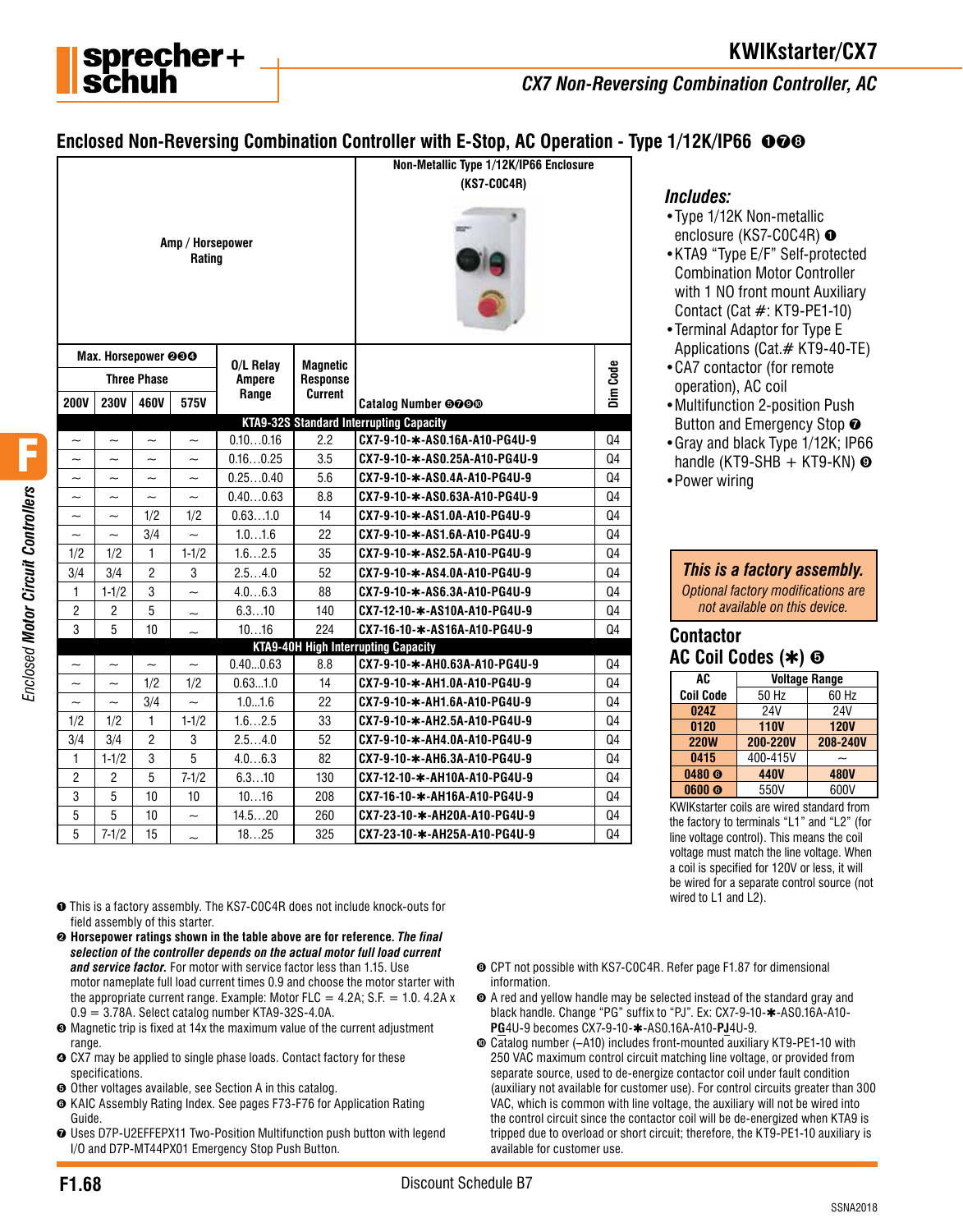

# **KWIKstarter/CXU7**

#### *CXU7 Reversing Combination Controller, AC*

## **Enclosed Reversing Combination Controller, AC Operation - Type 1/12K/IP66 ©©**

| Amp / Horsepower<br>Rating |                           |                       |                          |               |                 | Non-Metallic Type 1/12K/IP66 Enclosure<br>(KS7-C0C4R) |                |
|----------------------------|---------------------------|-----------------------|--------------------------|---------------|-----------------|-------------------------------------------------------|----------------|
|                            | Max. Horsepower 000       |                       |                          | 0/L Relav     | <b>Magnetic</b> |                                                       |                |
|                            |                           | <b>Three Phase</b>    |                          | <b>Ampere</b> | Response        |                                                       | Dim Code       |
| <b>200V</b>                | <b>230V</b>               | 460V                  | 575V                     | Range         | Current         | <b>Catalog Number 0000</b>                            |                |
|                            |                           |                       |                          |               |                 | <b>KTA9-32S Standard Interrupting Capacity</b>        |                |
| $\tilde{\phantom{a}}$      | $\tilde{\phantom{a}}$     | $\sim$                | $\sim$                   | 0.100.16      | 2.2             | CXU7-9-10-*-AS0.16A-A10-PG▼                           | Q4             |
|                            | $\tilde{}$                | $\tilde{}$            | $\tilde{\phantom{a}}$    | 0.160.25      | 3.5             | CXU7-9-10-*-AS0.25A-A10-PG▼                           | Q <sub>4</sub> |
| $\tilde{\phantom{a}}$      |                           |                       | $\tilde{\phantom{a}}$    | 0.250.40      | 5.6             | CXU7-9-10-*-AS0.4A-A10-PG▼                            | Q4             |
| $\tilde{\phantom{a}}$      | $\overline{\phantom{0}}$  | $\sim$                | $\sim$                   | 0.400.63      | 8.8             | CXU7-9-10-*-AS0.63A-A10-PG▼                           | Q4             |
| $\tilde{}$                 | $\tilde{}$                | 1/2                   | 1/2                      | 0.631.0       | 14              | CXU7-9-10-*-AS1.0A-A10-PG▼                            | Q4             |
| $\tilde{}$                 | $\sim$                    | 3/4                   | $\sim$                   | 1.01.6        | 22              | CXU7-9-10-*-AS1.6A-A10-PG▼                            | Q4             |
| 1/2                        | 1/2                       | 1                     | $1 - 1/2$                | 1.62.5        | 35              | CXU7-9-10-*-AS2.5A-A10-PG▼                            | Q4             |
| 3/4                        | 3/4                       | $\overline{2}$        | 3                        | 2.54.0        | 52              | CXU7-9-10-*-AS4.0A-A10-PG▼                            | Q4             |
| 1                          | $1 - 1/2$                 | 3                     | $\sim$                   | 4.06.3        | 88              | CXU7-9-10-∗-AS6.3A-A10-PG▼                            | Q4             |
| $\overline{2}$             | $\overline{2}$            | 5                     | $\tilde{\phantom{a}}$    | 6.310         | 140             | CXU7-12-10-*-AS10A-A10-PG▼                            | Q4             |
| 3                          | 5                         | 10                    |                          | 1016          | 224             | CXU7-16-10-*-AS16A-A10-PG▼                            | Q <sub>4</sub> |
|                            |                           |                       |                          |               |                 | <b>KTA9-40H High Interrupting Capacity</b>            |                |
| $\sim$                     | $\tilde{\phantom{a}}$     | $\tilde{\phantom{a}}$ | $\sim$                   | 0.400.63      | 8.8             | CXU7-9-10-*-AH0.63A-A10-PG▼                           | Q4             |
| $\tilde{}$                 | $\tilde{\phantom{a}}$     | 1/2                   | 1/2                      | 0.631.0       | 14              | CXU7-9-10-*-AH1.0A-A10-PG▼                            | Q4             |
| $\widetilde{\phantom{m}}$  | $\widetilde{\phantom{m}}$ | 3/4                   | $\sim$                   | 1.01.6        | 22              | CXU7-9-10-*-AH1.6A-A10-PG▼                            | Q4             |
| 1/2                        | 1/2                       | $\mathbf{1}$          | $1 - 1/2$                | 1.62.5        | 33              | CXU7-9-10-*-AH2.5A-A10-PG▼                            | Q4             |
| 3/4                        | 3/4                       | $\overline{2}$        | 3                        | 2.54.0        | 52              | CXU7-9-10-*-AH4.0A-A10-PG▼                            | Q4             |
| $\mathbf{1}$               | $1 - 1/2$                 | 3                     | 5                        | 4.06.3        | 82              | CXU7-9-10-*-AH6.3A-A10-PG▼                            | Q4             |
| $\overline{2}$             | $\overline{c}$            | 5                     | $7 - 1/2$                | 6.310         | 130             | CXU7-12-10-*-AH10A-A10-PG▼                            | Q4             |
| 3                          | 5                         | 10                    | 10                       | 1016          | 208             | CXU7-16-10-*-AH16A-A10-PG▼                            | Q4             |
| 5                          | 5                         | 10                    | $\overline{\phantom{0}}$ | 14.520        | 260             | CXU7-23-10-*-AH20A-A10-PG▼                            | Q4             |
| 5                          | $7 - 1/2$                 | 15                    | $\sim$                   | 1825          | 325             | CXU7-23-10-*-AH25A-A10-PG▼                            | Q4             |

#### *Includes:*

- •Type 1/12K Non-metallic enclosure (KS7-C0C4R)
- •KTA9 "Type E/F" Self-protected Combination Motor Controller with 1 NO front mount Auxiliary Contact (Cat #: KT9-PE1-10)
- •Terminal Adaptor for Type E Applications (Cat.# KT9-40-TE)
- •CA7 contactor (for remote operation), AC coil
- •Gray and black Type 1/12K; IP66 handle (KT9-SHB  $+$  KT9-KN)  $\odot$
- •Power wiring
- •Factory installed Pilot device option ➏

| Replace $\blacktriangledown$ with option code. |
|------------------------------------------------|
| See page F1.71 for                             |
| factory installed modifications                |

#### **Contactor AC Coil Codes (**✱**)** ➍

| AC                | <b>Voltage Range</b> |             |  |
|-------------------|----------------------|-------------|--|
| <b>Coil Code</b>  | 50 Hz                | 60 Hz       |  |
| 024Z              | <b>24V</b>           | 24V         |  |
| 0120              | <b>110V</b>          | <b>120V</b> |  |
| <b>220W</b>       | 200-220V             | 208-240V    |  |
| 0415              | 400-415V             |             |  |
| 0480 <sub>®</sub> | 440V                 | <b>480V</b> |  |
| 0600 <sub>®</sub> | 550V                 | 600V        |  |

KWIKstarter coils are wired standard from the factory to terminals "L1" and "L2" (for line voltage control). This means the coil voltage must match the line voltage. When a coil is specified for 120V or less, it will be wired for a separate control source (not wired to L1 and L2).

- ➊ **Horsepower ratings shown in the table above are for reference.** *The final selection of the controller depends on the actual motor full load current and service factor.* For motor with service factor less than 1.15. Use motor nameplate full load current times 0.9 and choose the motor starter with the appropriate current range. Example: Motor FLC =  $4.2A$ ; S.F. = 1.0. 4.2A x  $0.9 = 3.78$ A. Select catalog number KTA9-32S-4.0A.
- ➋ Magnetic trip is fixed at 14x the maximum value of the current adjustment range.
- ➌ CXU7 may be applied to single phase loads. Contact factory for specifications.
- ➍ Other voltages available, see Section A in this catalog.
- ➎ KAIC Assembly Rating Index. See pages F73-F76 for Application Rating Guide.
- ➏ One Pilot Device option must be selected. Plastic Bezel is standard. Pilot Device options include D7-BX\_ Base Mounted contact blocks. Pilot Light option must match coil voltage 24V AC or DC, 120V AC or 240V AC only. See Section H for more information.
- **⊙** CPT not possible with KS7-C0C4R. Refer to page F1.86 for wiring diagram and F1.87 for dimensional information.
- ➑ A red and yellow handle may be selected instead of the standard gray and black handle. Change "PG" suffix to "PJ". Ex: Change CXU7-9-10-✱-AS0.16A-A10-**PG**▼ to CXU7-9-10-✱-AS0.16A-A10-**PJ**▼.
- ➒ Catalog number (–A10) includes front-mounted auxiliary KT9-PE1-10 with 250 VAC maximum control circuit matching line voltage, or provided from separate source, used to de-energize contactor coil under fault condition (auxiliary not available for customer use). For control circuits greater than 300 VAC, which is common with line voltage, the auxiliary will not be wired into the control circuit since the contactor coil will be de-energized when KTA9 is tripped due to overload or short circuit; therefore, the KT9-PE1-10 auxiliary is available for customer use.

F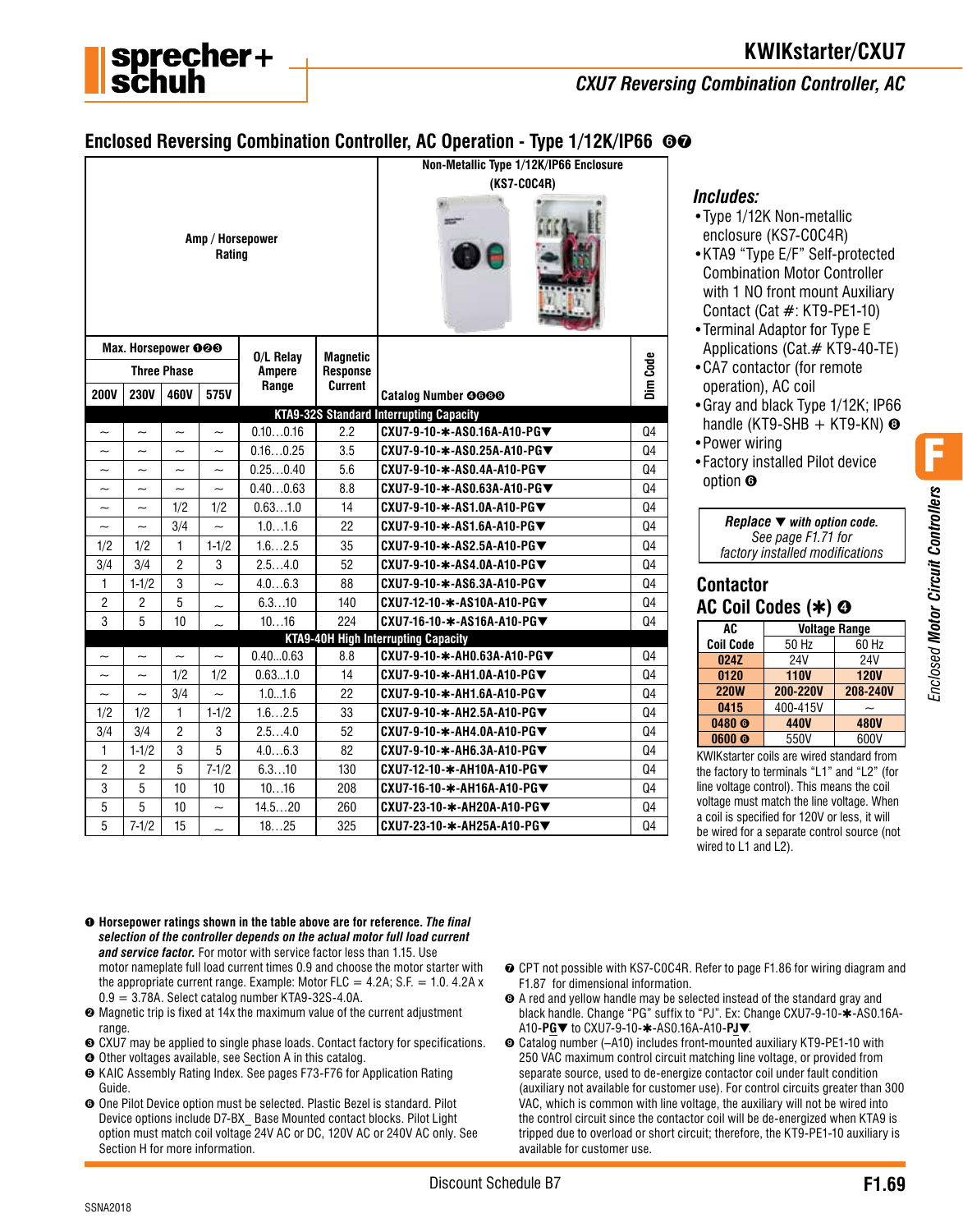

# **KWIKstarter/CXU7**

*CXU7 Reversing Combination Controller, DC*

# **Enclosed Reversing Combination Controller, Electronic DC Operation - Type 1/12K/IP66 ©©©**

| Amp / Horsepower<br>Rating                          |                           |                           |                          |               |                | Non-Metallic Type 1/12K/IP66 Enclosure<br>(KS7-C0C4R) |                |
|-----------------------------------------------------|---------------------------|---------------------------|--------------------------|---------------|----------------|-------------------------------------------------------|----------------|
| Max. Horsepower 000<br>0/L Relay<br><b>Magnetic</b> |                           |                           |                          |               |                |                                                       |                |
|                                                     |                           | <b>Three Phase</b>        |                          | <b>Ampere</b> | Response       |                                                       | Dim Code       |
| <b>200V</b>                                         | <b>230V</b>               | 460V                      | 575V                     | Range         | <b>Current</b> | <b>Catalog Number 000</b>                             |                |
|                                                     |                           |                           |                          |               |                | <b>KTA9-32S Standard Interrupting Capacity</b>        |                |
| $\tilde{\phantom{a}}$                               | $\widetilde{\phantom{m}}$ | $\tilde{}$                | $\tilde{\phantom{a}}$    | 0.100.16      | 2.2            | CXU7-9E-22-*-AS0.16A-A10-PG▼                          | Q4             |
| $\tilde{\phantom{a}}$                               | $\tilde{\phantom{0}}$     | $\tilde{\phantom{a}}$     | $\tilde{\phantom{0}}$    | 0.160.25      | 3.5            | CXU7-9E-22-∗-AS0.25A-A10-PG▼                          | Q4             |
| $\widetilde{\phantom{m}}$                           | $\widetilde{\phantom{m}}$ | $\tilde{\phantom{a}}$     | $\tilde{}$               | 0.250.40      | 5.6            | CXU7-9E-22-*-AS0.4A-A10-PG▼                           | Q4             |
| $\tilde{\phantom{a}}$                               | $\widetilde{\phantom{m}}$ | $\widetilde{\phantom{m}}$ | $\tilde{}$               | 0.400.63      | 8.8            | CXU7-9E-22-*-AS0.63A-A10-PG▼                          | Q4             |
| $\tilde{}$                                          | $\widetilde{\phantom{m}}$ | 1/2                       | 1/2                      | 0.631.0       | 14             | CXU7-9E-22-*-AS1.0A-A10-PG▼                           | Q4             |
| $\tilde{}$                                          | $\tilde{}$                | 3/4                       | $\sim$                   | 1.01.6        | 22             | CXU7-9E-22-*-AS1.6A-A10-PG▼                           | Q4             |
| 1/2                                                 | 1/2                       | $\mathbf{1}$              | $1 - 1/2$                | 1.62.5        | 35             | CXU7-9E-22-*-AS2.5A-A10-PG▼                           | Q4             |
| 3/4                                                 | 3/4                       | $\overline{2}$            | 3                        | 2.54.0        | 52             | CXU7-9E-22-*-AS4.0A-A10-PG▼                           | Q4             |
| 1                                                   | $1 - 1/2$                 | 3                         |                          | 4.06.3        | 88             | CXU7-9E-22-*-AS6.3A-A10-PG▼                           | Q4             |
| $\overline{2}$                                      | $\overline{2}$            | 5                         | $\tilde{}$               | 6.310         | 140            | CXU7-12E-22-*-AS10A-A10-PG▼                           | Q4             |
| 3                                                   | 5                         | 10                        |                          | 1016          | 224            | CXU7-16E-22-*-AS16A-A10-PG▼                           | Q <sub>4</sub> |
|                                                     |                           |                           |                          |               |                | <b>KTA9-40H High Interrupting Capacity</b>            |                |
| $\overline{\phantom{0}}$                            | $\tilde{\phantom{a}}$     | $\tilde{\phantom{a}}$     | $\tilde{\phantom{a}}$    | 0.400.63      | 8.8            | CXU7-9E-22-*-AH0.63A-A10-PG▼                          | Q4             |
| $\tilde{\phantom{a}}$                               | $\widetilde{\phantom{m}}$ | 1/2                       | 1/2                      | 0.631.0       | 14             | CXU7-9E-22-∗-AH1.0A-A10-PG▼                           | Q4             |
| $\tilde{}$                                          | $\tilde{\phantom{a}}$     | 3/4                       | $\overline{\phantom{0}}$ | 1.01.6        | 22             | CXU7-9E-22-*-AH1.6A-A10-PG▼                           | Q <sub>4</sub> |
| 1/2                                                 | 1/2                       | $\mathbf{1}$              | $1 - 1/2$                | 1.62.5        | 33             | CXU7-9E-22-*-AH2.5A-A10-PG▼                           | Q4             |
| 3/4                                                 | 3/4                       | $\overline{2}$            | 3                        | 2.54.0        | 52             | CXU7-9E-22-*-AH4.0A-A10-PG▼                           | Q4             |
| 1                                                   | $1 - 1/2$                 | 3                         | 5                        | 4.06.3        | 82             | CXU7-9E-22-∗-AH6.3A-A10-PG▼                           | Q4             |
| $\overline{2}$                                      | $\overline{2}$            | 5                         | $7 - 1/2$                | 6.310         | 130            | CXU7-12E-22-*-AH10A-A10-PG▼                           | Q4             |
| 3                                                   | 5                         | 10                        | 10                       | 1016          | 208            | CXU7-16E-22-*-AH16A-A10-PG▼                           | Q4             |
| 5                                                   | 5                         | 10                        | $\sim$                   | 14.520        | 260            | CXU7-23E-22-*-AH20A-A10-PG▼                           | Q4             |
| 5                                                   | $7 - 1/2$                 | 15                        | $\sim$                   | 1825          | 325            | CXU7-23E-22-∗-AH25A-A10-PG▼                           | Q4             |

#### *Includes:*

- •Type 1/12K Non-metallic enclosure (KS7-C0C4R)
- •KTA9 "Type E/F" Self-protected Combination Motor Controller with 1 NO front mount Auxiliary Contact (Cat #: KT9-PE1-10)
- •Terminal Adaptor for Type E Applications (Cat.# KT9-25-TE)
- •CA7 contactors (for remote operation), with Electronic DC coil
- •Gray and black Type 1/12K; IP66 handle (KT9-SHB  $+$  KT9-KN)  $\odot$
- •Power wiring
- •Factory installed Pilot device option ➏

| Replace $\blacktriangledown$ with option code. |
|------------------------------------------------|
| See page F1.71 for                             |
| factory installed modifications                |

#### **Contactor Electronic DC Coil Codes (**✱**)** ➍

| DC                |                |
|-------------------|----------------|
| <b>Coil Codes</b> | <b>Voltage</b> |
| 012E              | 12V            |
| 024E              | <b>24V</b>     |
| 036E              | 36-48V         |
| 048E              | 48-72V         |
| <b>110E</b>       | 110-125V       |
| <b>220E</b>       | 220-250V       |
|                   |                |

KWIKstarter coils are wired standard from the factory to terminals "L1" and "L2" (for line voltage control). This means the coil voltage must match the line voltage. When a coil is specified for 120V or less, it will be wired for a separate control source (not wired to L1 and L2).

- ➊ **Horsepower ratings shown in the table above are for reference.** *The final selection of the controller depends on the actual motor full load current and service factor.* For motor with service factor less than 1.15. Use motor nameplate full load current times 0.9 and choose the motor starter with the appropriate current range. Example: Motor FLC =  $4.2A$ ; S.F. = 1.0. 4.2A x  $0.9 = 3.78$ A. Select catalog number KTA9-32S-4.0A.
- ➋ Magnetic trip is fixed at 14x the maximum value of the current adjustment range.
- ➌ CXU7 may be applied to single phase loads. Contact factory for these specifications.
- ➍ CXU7-9E…23E with electronic coils are not interchangeable with nonelectronic DC or AC coils.
- ➎ KAIC Assembly Rating Index. See pages F73-F76 for Application Rating Guide.
- ➏ One Pilot Device option must be selected. Blanks are not available. Plastic Bezel is standard. Pilot Device options include D7-BX\_ Base Mounted contact blocks. Pilot Light option must match coil voltage 24V AC or DC, 120V AC or 240V AC only. See Section H for more information.
- ➐ CPT not possible with KS7-C0C4R. Refer to page F1.86 for wiring diagram and F1.87 for dimensional information.
- ➑ A red and yellow handle may be selected instead of the standard gray and black handle. Change "PG" suffix to "PJ". Ex: Change CXU7-9-10- $\ast$ -AS0.16A-A10-**PG**▼ to CXU7-9-10-✱-AS0.16A-A10-**PJ**▼.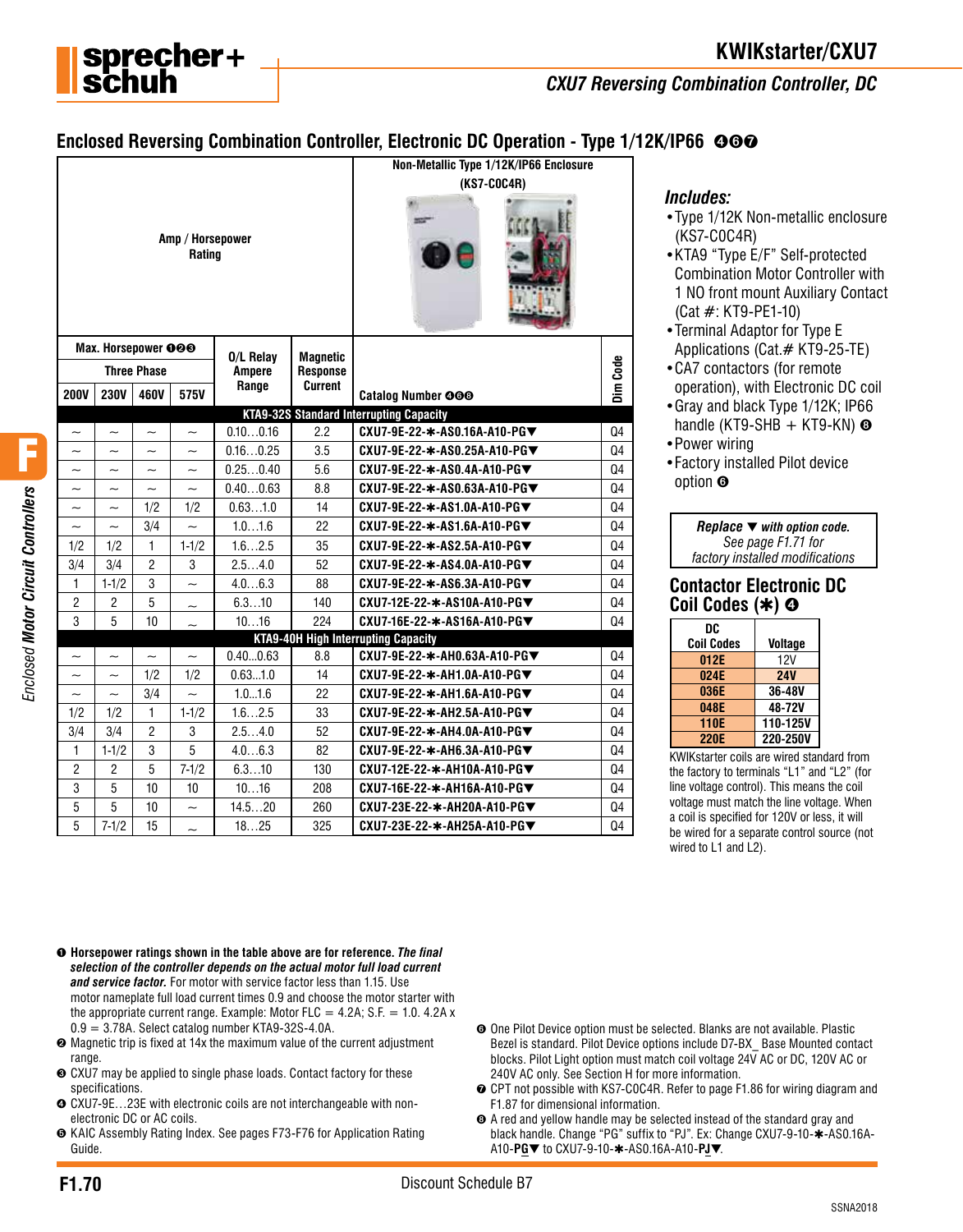

# *Combination Controller, Modifications (Factory Installed)*

# **CX7 Non-Reversing Controller Modifications**

| <b>Pilot Device Options - required</b>                |                              |  |  |  |  |
|-------------------------------------------------------|------------------------------|--|--|--|--|
|                                                       | Replace $\blacktriangledown$ |  |  |  |  |
| Select one option only 000                            | in catalog<br>number with    |  |  |  |  |
| START-STOP Multi-function                             | 3U                           |  |  |  |  |
| I-O Multi-function                                    | 4U                           |  |  |  |  |
| OFF-ON 2-Position Selector switch                     | 6                            |  |  |  |  |
| HAND-OFF-AUTO 3-Position Selector switch              | 7                            |  |  |  |  |
| Run Pilot Light Green                                 | 1G                           |  |  |  |  |
| Run Pilot Light Red                                   | 1R                           |  |  |  |  |
| Overload Alarm Pilot Light                            | 1Y                           |  |  |  |  |
| D7-N8 22mm Hole Plug                                  | 0                            |  |  |  |  |
| <b>Additional KT9 Auxiliaries &amp; Trip Contacts</b> |                              |  |  |  |  |
| <b>Front Mount 250V maximum</b>                       |                              |  |  |  |  |
| $1 NQ + 1 NC$ Auxiliary                               | -C                           |  |  |  |  |
| 2 NO Auxiliaries                                      | -D                           |  |  |  |  |
| 1 NO $SC+OL + 1$ NC Auxiliary                         | -T10A01                      |  |  |  |  |
| $1$ NO SC + OL + 1 NO Auxiliary                       | -T10A10                      |  |  |  |  |

### **CX7 Non-Reversing Controller Additions**

|                                                                           | Add to end           |
|---------------------------------------------------------------------------|----------------------|
| Addition                                                                  | of catalog<br>number |
| <b>CA7 Contactor Accessories</b>                                          |                      |
| Electronic Interface <b>O</b>                                             | -JE                  |
| Surge Suppressor RC                                                       | -RC                  |
| Surge Suppressor Varistor                                                 | -V                   |
| <b>CA7 Auxiliary Contacts ©G</b>                                          |                      |
| 1 NO Auxiliary                                                            | -S10                 |
| 1 NC Auxiliary                                                            | -S01                 |
| $1 N0 + 1 N$ C Auxiliary                                                  | -S11                 |
| 2 NO Auxiliaries                                                          | -S20                 |
| 2 NC Auxiliaries                                                          | -S02                 |
| Alternate Aux. Contact Arrangement (CA7 only)                             |                      |
| 1 NC in lieu of standard 1 NO                                             | -SX10                |
| 2 NC in lieu of standard 2 NO (on CXU7 only)                              | -SX2                 |
| <b>Unwired Terminal Blocks</b><br>Specify quantity $(\blacktriangledown)$ | -VTB                 |

## **CXU7 Reversing Controller Modifications**

| <b>Pilot Device Options - required</b>                |                                                           |
|-------------------------------------------------------|-----------------------------------------------------------|
| Select one option only 000                            | Replace $\blacktriangledown$<br>in catalog<br>number with |
| FOR-STOP-REV Multi-function                           | 3U                                                        |
| UP-STOP-DOWN Multi-function                           | 4U                                                        |
| <b>OPEN-STOP-CLOSE Multi-function</b>                 | 5υ                                                        |
| FOR-STOP-RFV 3-Position Selector switch               | ĥ                                                         |
| UP-OFF-DOWN 3-Position Selector switch                | 7                                                         |
| <b>OPEN-OFF-CLOSE 3-Position Selector switch</b>      | 8                                                         |
| Overload Alarm Pilot Light                            | 1Y                                                        |
| D7-N8 22mm Hole Plug                                  | n                                                         |
| <b>Additional KT7 Auxiliaries &amp; Trip Contacts</b> |                                                           |
| Front Mount 250V maximum                              |                                                           |
| $1$ NO $+$ 1 NC Auxiliary                             | -C                                                        |
| 2 NO Auxiliaries                                      | -D                                                        |
| 1 NO $SC+OL + 1$ NC Auxiliary                         | -T10A01                                                   |
| 1 NO $SC + OL + 1$ NO Auxiliary                       | -T10A10                                                   |

## **CXU7 Reversing Controller Additions**

| <b>Addition</b>                  | <b>Add to end</b><br>of catalog<br>number |
|----------------------------------|-------------------------------------------|
| <b>CA7 Contactor Accessories</b> |                                           |
| Electronic Interface <b>O</b>    | -JE                                       |
| Surge Suppressor RC              | -RC                                       |
| <b>Surge Suppressor Varistor</b> | -V                                        |

F

- ➊ KS7-C0C4R only has (1) 22mm hole to accomodate (1) pilot device.
- ➋ Currently supply D7 multi-function pushbuttons as standard which do not require protective boots to meet Type 4X.
- See Section H in this catalog for description (all suffix's ending in "U"). ➌ Pilot Lights may be applied with 24VAC/VDC, 120VAC or 240VAC Control
- Circuit. Pilot Lights with 380 VAC...575VAC require a control circuit

transformer.

- ➍ CRI7E-24 will be used. CRI7E-12 by special order only.
- ➎ See page A47 for limitations on adding auxiliaries to Electronic DC Coil contactors.
- ➏ Additional auxiliaries are per contactor. Number of auxiliaries is double for reversing applications.